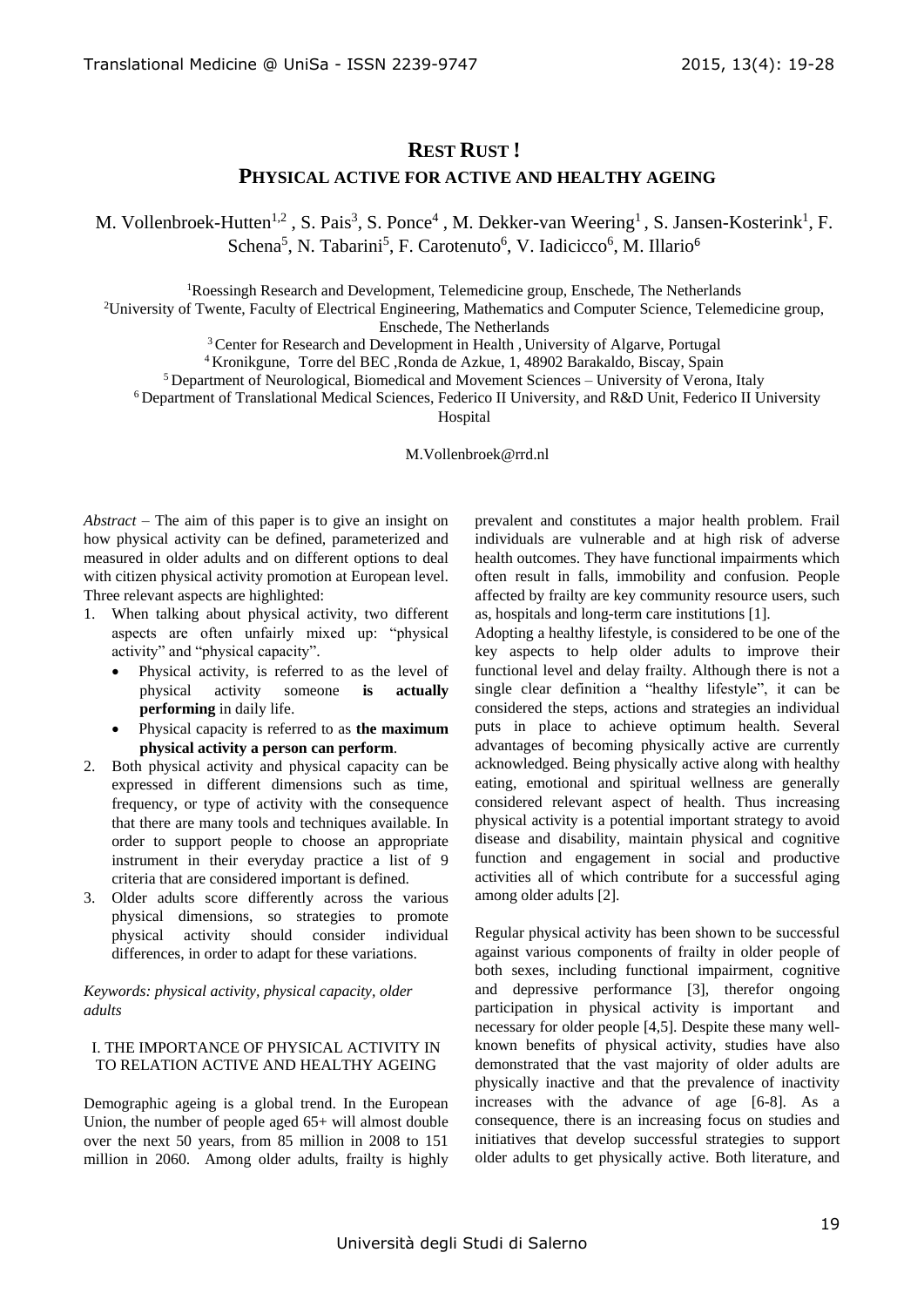commitments brought together within the European Innovation Partnership on Active and Healthy Aging (EIP-AHA), show that these studies and initiatives can be roughly distinguished in two types of approaches:

- 1. Those that focus on getting insight in the level of physical activities of general older adults or in specific sub-groups with chronic diseases. These provide insight on what exactly is the physical activity in older adults or sub-groups, the variability, its deficit and consequences. Increasing this knowledge is considered to be an important first step to define what successful strategies may be used to increase physical activity level in this population.
- 2. Those that focus on the development and evaluation of interventions aimed at promoting physical activity either using more standard forms such as, face to face exercise classes or individual therapy, or other alternative interventions focusing on enhancing self management, home based or using new technologies used to support and increase physical activity in older adults or among these in specific subgroups.

Despite the growing attention to this aspect in elderly, it is still very difficult for professionals working in this field, to have access to a good overview to support decisions on what instruments, type of exercises or strategies to use in either research or daily practice.

The definition of physical activity itself is another difficulty, once across studies or initiatives different concepts are being used. In addition, physical activity is being expressed in a variety of parameters and assessed with different tools and instruments. Also, different standards of adequate levels of physical activity in older adults are referred.

The aim of this paper is to give clinicians, researchers and policy makers more insight in how physical activity can be defined, measured and parameterized in older adults and give some insights on how to deal with physical activity promotion among elderly citizens at a European level.

## II WHAT IS PHYSICAL ACTIVITY AND WHAT ARE THE CURRENT NORMS?

There are several definitions of physical activity. Although these definitions are comparable there are some subtle differences. The most used definition is the definition of Caspersen (1985)[9]. He defined physical activity as:

### *"any bodily movement produced by skeletal muscles that requires energy expenditure".*

The American College of Sports Medicine made the definition a bit more specific by adding a remark about resting energy expenditure. They (ACSM 2009) [10] and the WHO [11] define physical activity in a similar way as:

*"any bodily movement produced by the contraction of skeletal muscles that result in a substantial increase in caloric requirements over resting energy expenditure"*

Starting from this definition there are recommendations and norms giving for physical activity in adults by different organizations (ACSM, Dutch norm, the United States department of health and human services (HHS), WHO). For example:

- The American College of Sports Medicine recommends that the majority of adults perform moderate-intensity cardio respiratory exercise training for at least thirty minutes a day [10].
- The Dutch norm for healthy physical activity (NNGB)[\[12](#page-8-0)] for adults applies a physical activity for at least half an hour per day, with a minimum of five days a week on moderate-to-vigorous physical activity (MVPA) level  $(≥ 4 MET, Metabolic)$ Equivalents of Task).
- The United States Department of Health and Human Services (HHS) defined the Activity Advisory Committee Report in 2008 [13]. This report indicates a physical activity norm of 150 minutes of MVPA a week.
- WHO developed the "Global Recommendations on Physical Activity for Health" [11] with the overall aim of providing national and regional level policy makers, with guidance on the dose-response relationship between the frequency, duration, intensity, type and total amount of physical activity needed for the prevention of NCDs. The recommendations address three age groups: 5–17 years old; 18–64 years old; and 65 years old and above for who recommendations are of at least 30 minutes of MVPA  $(\geq 3$  MET) for minimally of five days a week.
- Among others, the U.S. Department of Health & Human Services [14] provide additional recommendations specific for older adults:
	- When unable to do 150 minutes of moderateintensity aerobic activity a week due to chronic conditions, older adults should be as physically active as their abilities and conditions allow.
	- Understand whether and how their chronic conditions may affect their ability to safely do regular physical activity.
	- When with increased falling risk older adults should exercise to maintain or improve balance.
	- Effort level relative to fitness level should be determined.

Although these recommendations and norms show small differences, all express physical activity in a level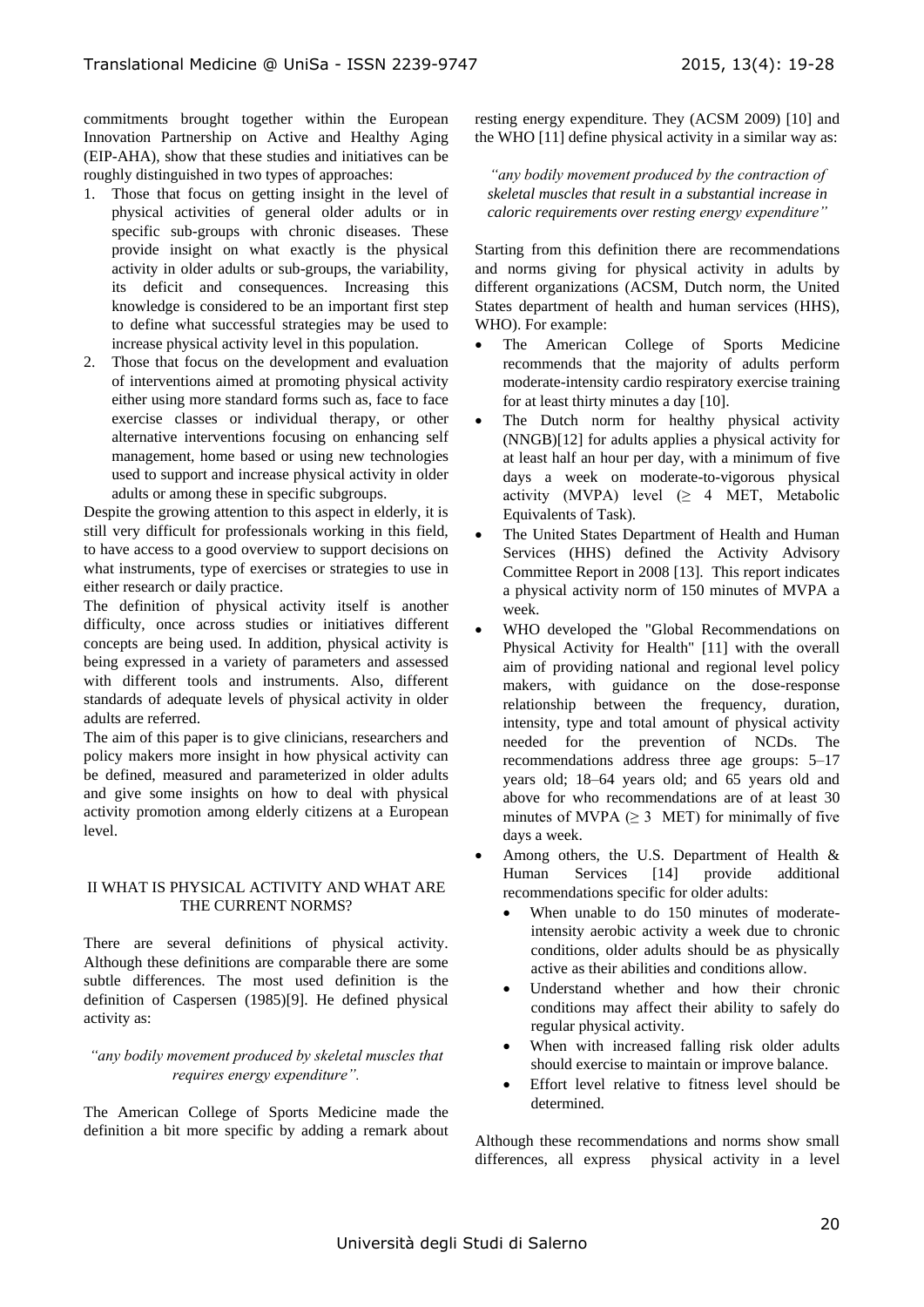(duration, intensity) that someone should deploy during a certain moments of time (day, week).

In some literature physical activity is often mixed up with physical capacity. Physical Activity is mainly referred to, as the amount of activity a subject performs on a daily life bases. In contrast physical capacity is referred to as the maximum ability that a person can perform. Physical capacity is often used in clinical practice to assess whether someone has a deficit in physical function and is often used as an outcome parameter to evaluate changes after a physical activity intervention strategy. Promoting physical activity is often seen as a strategy to improve physical capacity. Thus these two terms are strongly related. In the remainder of this paper physical capacity and physical activity are being addressed as two separate aspects as both being important to improve physical health status.

#### III WHAT TOOLS AND TECHNIQUES TO USE AND HOW TO MEASURE PHYSICAL ACTIVITY?

Physical activities can be performed in different ways. It can be executed via unstructured activities incorporated in daily life (daily activity) or via structured planned activities (like sports or exercises classes) and can, as becomes clear from the recommendations, be expressed in different key dimensions like frequency, intensity, time, and type of activity. As a result of this variation there are several tools and techniques that are currently being used to assess physical activity. Generally two different methods can be discerned: subjective (self-reported) and objective measures of physical activity. Both have advantages and disadvantages which are presented below.

#### Self-report measures of physical activity

Physical activity is often assessed using self-report measures [6]. These methods are easy to administer and can provide information on types of activities performed, duration and frequency. However, in older adults selfreporting evaluation of physical activity is subject to particular challenges, namely, due to changes in cognitive abilities and memory, which may lead to difficulties in understanding instructions on self-report measures and challenge their ability to recall their physical activity behaviours, especially over longer periods leading to less

precise estimates [7]. Another aspect to consider is that in older age physical activity tends to be of lower intensity and highly variable, making the measurement of lighter activities essential in the elderly population, even though, many self report questionnaires are insufficient or inadequate to investigate these types of activities [8]. When framing these evaluations at an EU level they are also subject to social and cultural differences, as example, the very low educational levels and even high illiteracy of older adults in many EU regions, which creates a barrier to the use of self-completed questionnaires.

A review [15] showed 32 different self-report measures to assess physical activity in older adults, which could be divided into two broad groups of physical activity questionnaires (i.e., self- or interview administered questionnaires/surveys) or activity logs (i.e., records kept for a specified timeframe). The most commonly used selfreport measures were the Physical Activity Scale for the Elderly (PASE), the Community Healthy Activities Model Program for Seniors Activities Questionnaire for Older Adults (CHAMPS) and activity diaries/logs (see table 1). These tools vary in their ability to quantify the frequency, intensity, type, and duration of various occupational, sports and leisure, transportation, and household activities over a variety of time frames.

#### Objective measures of physical activity

As objective measures sensors are the most often used. The same review [15] showed six different types of direct measures for physical activity including accelerometers, pedometers, doubly labelled water, calorimetry, heart rate monitoring, and direct observation (see table 1). Objective measures are believed to offer more precise estimates of energy expenditure and remove many of the issues of recall and response bias. However, direct measures are more expensive, intrusive, time-consuming, and place a higher degree of burden on both the participant and the researcher than indirect measures [16, 18]. Also, individuals may alter their activity behaviour because they know it is being measured [19] Some measures (e.g., accelerometers, pedometers) provide very limited information about type of activity [20] and are not suitable for measuring certain types of PA (physical activity) (e.g., swimming, resistance exercise, upper body movements, cycling, complex movements; [16-20].

**Table 1:** Overview of the most commonly used instruments to measure physical activity

| <b>Type of</b> | <b>Instrume</b> | <b>Key dimensions</b> | <b>Disadvantages</b>                                | <b>Advantages</b>            |  |
|----------------|-----------------|-----------------------|-----------------------------------------------------|------------------------------|--|
| method         | nt              |                       |                                                     |                              |  |
| Subjecti       | <b>PASE</b>     | Occupational,         | Difficult to score;<br>In expensive, allowing large |                              |  |
| ve             |                 | household and         | Takes some time to fill in;                         | sample size, low participant |  |
|                |                 | leisure <i>items</i>  | problem with recall (1 week)                        | burden, easy-administered    |  |
|                | <b>CHAMP</b>    | Assesses weekly       | Problems of recall of activity (4                   | Inexpensive, allowing large  |  |
|                | ъ.              | frequency and         | weeks); takes some time to fill in                  | sample size, low participant |  |
|                |                 | duration of various   |                                                     | burden, easy-administered    |  |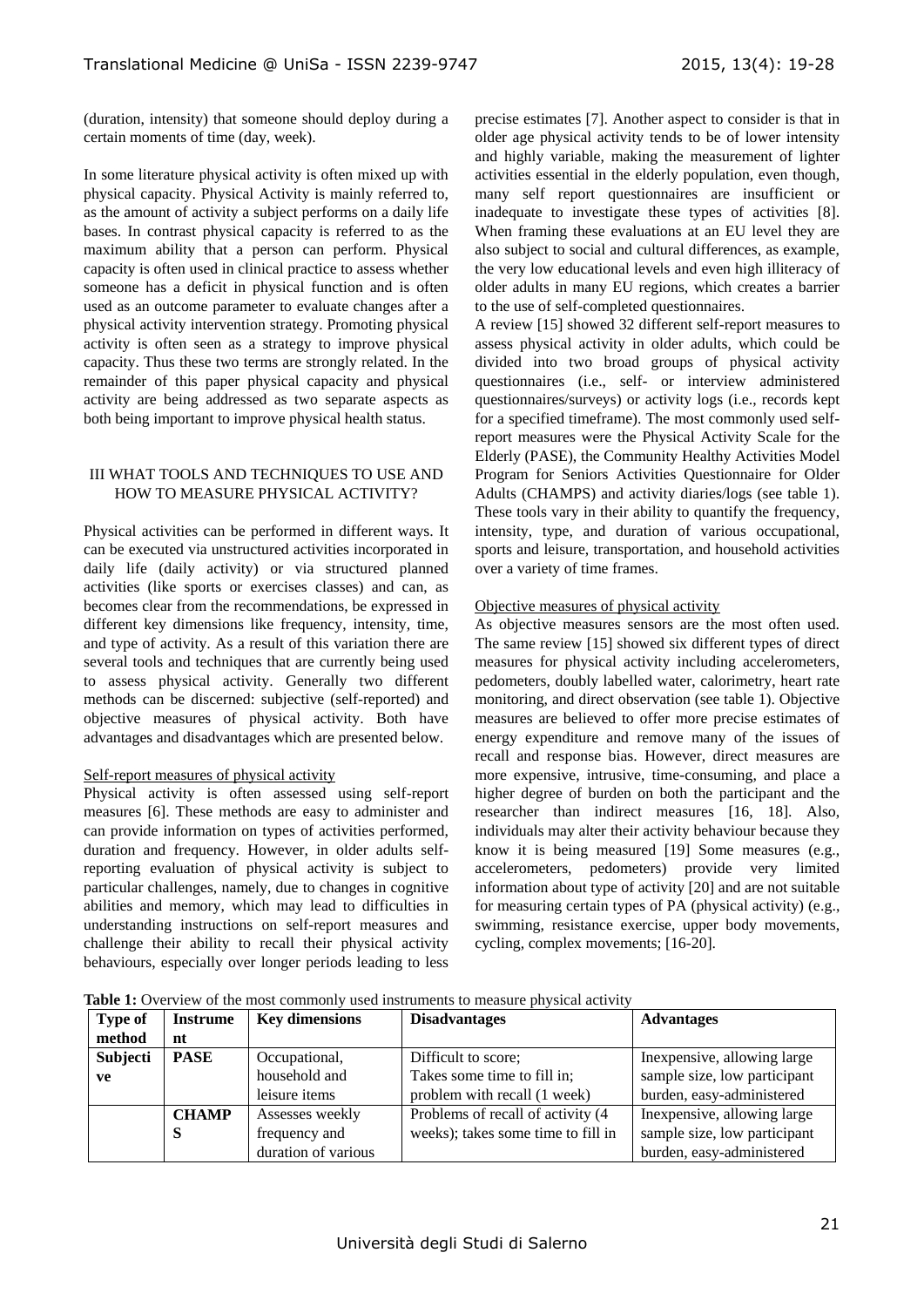|               | <b>Activity</b><br>diaries/lo<br>gs                                      | physical activities<br>typically undertaken<br>by older adults. | Problems with recall of activity,<br>especially in the older adult<br>Potential content validity<br>problems associated with<br>misinterpretation of physical<br>activity in different populations/<br>countries | Inexpensive, allowing large<br>sample size, low participant<br>burden, easy-administered                                                                                                       |
|---------------|--------------------------------------------------------------------------|-----------------------------------------------------------------|------------------------------------------------------------------------------------------------------------------------------------------------------------------------------------------------------------------|------------------------------------------------------------------------------------------------------------------------------------------------------------------------------------------------|
| Objectiv<br>e | <b>Activity</b><br>monitors                                              | Movement counts                                                 | Some might be obtrusive; some<br>are expensive, inaccurate<br>assessment of a large range<br>activities (eg upper body<br>movement, cycling, water-based<br>activities)                                          | Objective measure of bodily<br>movement; useful in field<br>settings, non-invasive, allows<br>for extended period of<br>recording (weeks, months);<br>potential to promote<br>behaviour change |
|               | <b>Pedomet</b><br>ers                                                    | Step counts                                                     | Are specifically designed to<br>assess walking only; loss of<br>accuracy when jogging or running                                                                                                                 | Inexpensive, non-invasive,<br>easy to administer, potential<br>to promote behaviour change                                                                                                     |
|               | <b>Doubly</b><br>labelled<br>water<br>and<br>indirect<br>calorimet<br>ry | Energy expenditure                                              | Expensive; invasive                                                                                                                                                                                              | Very precise                                                                                                                                                                                   |
|               | <b>Heart</b><br>rate<br>monitori<br>ng                                   | Beats per minute                                                | Obtrusive, expensive when used<br>for large numbers of participants                                                                                                                                              | Valid in field settings, easy<br>and quick data collection                                                                                                                                     |
|               | <b>Direct</b><br>observati<br>on                                         | Activity rating                                                 | Time consuming; observer<br>presence might alter normal<br>physical activity                                                                                                                                     | Provides excellent<br>quantitative and qualitative<br>information                                                                                                                              |

WHAT TOOLS AND TECHNIQUES TO USE AND HOW TO MEASURE PHYSICAL CAPACITY ?

Physical capacity can be assessed using self-report measures or by objective measures, Table 2 provides an overview of the most commonly used measures to asses physical capacity. As with physical activity, the main advantages of subjective measures, are that they are cheap, easy-often self-administered, allow large sample size and have relatively low burden for the participants. The disadvantages are the limited scope, once they often only focus on only a subset of activities and when of selfadministration the recall bias. Objective tests have the advantage of being independent of a subjective impression, most of them are very easy, quick to perform and require minimal requirement, although there are several different protocols for each objective dimension of physical capacity. An example of this is the chair stand test, one protocol is based on the number of times a subject sits and stands in 30 seconds while a another is based on the time a subject takes to sit and stand 5 times. Opting for a specific protocol should always be based on the studied elderly population, namely their predicted functional capacity, age, and co-mobility's, once some of these protocols are validated for specific pathologies commonly present in older adults. The main disadvantage of these tests is that to perform them often trained professionals are needed and the outcomes dependent frequently on individuals motivation to perform maximally effort (6 minute walking test) or body characteristics (sit and reach test). `

**Table 2 : Overview of the most commonly used instruments to measure physical capacity** 

| <b>Type of</b><br>method | <b>Instrument</b> | <b>Key dimensions</b>        |  |  |
|--------------------------|-------------------|------------------------------|--|--|
| Subjecti                 | <b>KATZ</b>       | Assesses basic activities of |  |  |
| ve                       | index             | daily living:                |  |  |
|                          |                   | bathing                      |  |  |
|                          |                   | eating                       |  |  |
|                          |                   | dressing                     |  |  |
|                          |                   | continence                   |  |  |
|                          |                   | transfers to toilets         |  |  |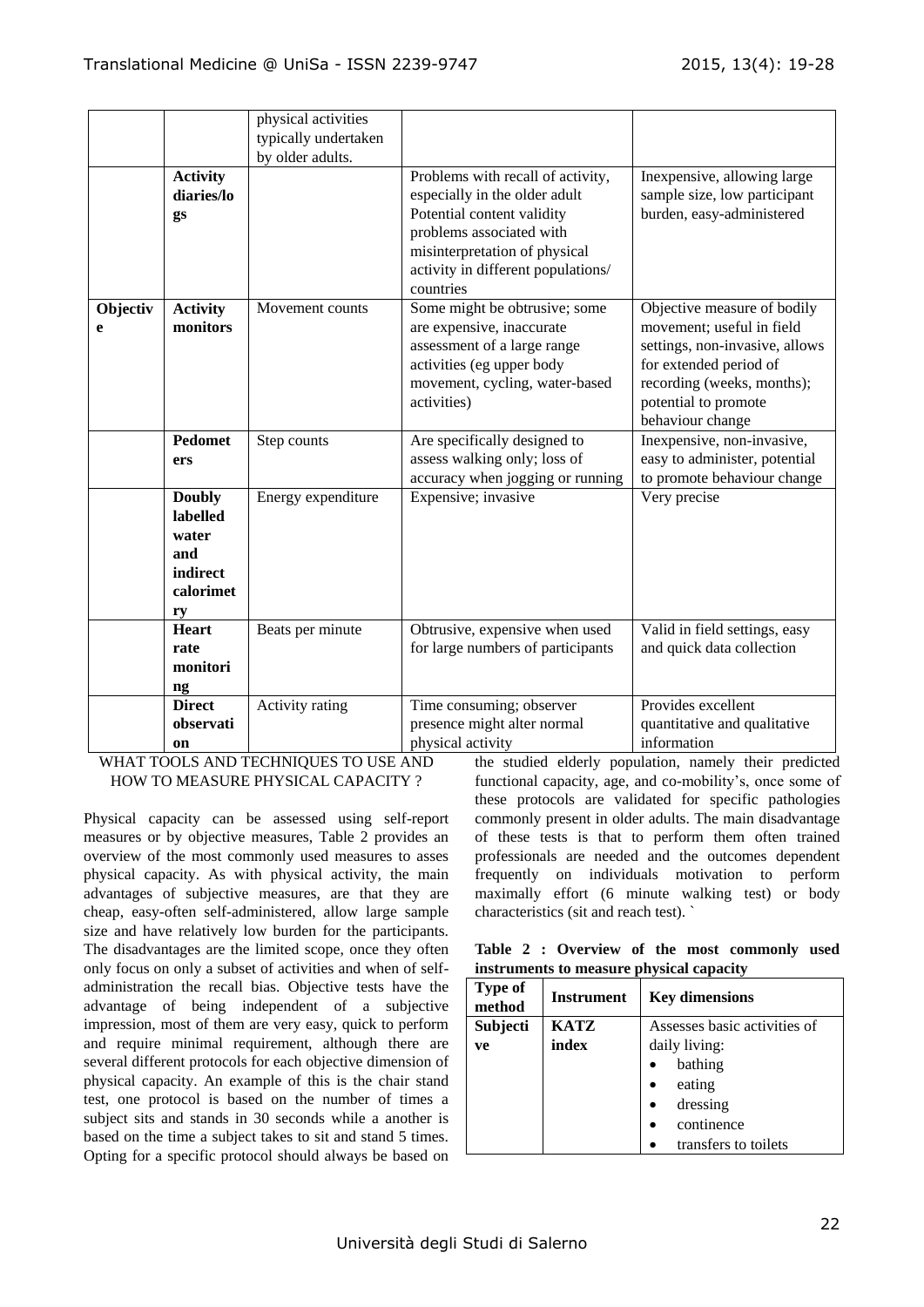|          |                            | locomotion<br>$\bullet$      |
|----------|----------------------------|------------------------------|
|          | (modified)                 | Feeding                      |
|          | <b>Barthel</b>             | urinary and faecal           |
|          | index                      | continence                   |
|          |                            | personal toilet              |
|          |                            | dressing                     |
|          |                            | toilet use                   |
|          |                            | transferring                 |
|          |                            | walking outdoors             |
|          |                            | climbing stairs              |
|          |                            | bathing                      |
|          | <b>Health</b>              | Dressing                     |
|          | assessment                 |                              |
|          | questionnai                | rising                       |
|          | re                         | eating                       |
|          |                            | walking                      |
|          |                            | hygiene                      |
|          |                            | reach                        |
|          |                            | grip                         |
|          |                            | activities                   |
|          | <b>Physical</b>            | Vigorous activities,         |
|          | functioning                | moderate activities,         |
|          | scale SF36                 | lifting or carrying          |
|          |                            | groceries,                   |
|          |                            | climbing several flights     |
|          |                            | of stairs,                   |
|          |                            | bending,                     |
|          |                            | kneeling or stooping,        |
|          |                            | walking more than one        |
|          |                            | mile,                        |
|          |                            | walking several blocks       |
| Objectiv | <b>Short</b>               | The SPPB captures is a       |
| e        | <b>Physical</b>            | combination of tests testing |
|          | performan                  | lower extremity Test cover   |
|          | ce Battery                 | the domains:                 |
|          | (SPPB)                     | strength (sit to stance      |
|          |                            | test)                        |
|          |                            | walking velocity (4          |
|          |                            | meter walking test)          |
|          |                            | balance (tendom test)        |
|          | Sit and                    | Lower limb strenght          |
|          | stand                      |                              |
|          | <b>Walking</b>             | Walking velocity             |
|          | tests                      |                              |
|          | <b>Timed up</b>            | Mobility                     |
|          | and go                     | Static and dynamic balance   |
|          | $\overline{\text{Sit}} \&$ | Flexibility                  |
|          | <b>Reach</b>               |                              |
|          | 6 minute                   | Walking velocity, predicter  |
|          | walking                    | of cardiovascular Endurance  |
|          | <b>Adapted</b>             | Cardiovascular fitness       |
|          | <b>Step</b>                |                              |
|          | 6RM                        | Predictor for maximum        |
|          | <b>Biceps Curl</b>         | stenght of the elbow flexors |
|          |                            |                              |
|          | <b>Back</b>                | General shoulder range of    |

| <b>Scratch</b>   | motion               |
|------------------|----------------------|
| 6 RM leg         | Lower limb strenght  |
| <b>Press</b>     |                      |
| <b>Hand Grip</b> | Hand flexors strengh |

## *IV HOW TO MAKE CHOICES ON WHAT TO USE FOR MEASURING PHYSICAL ACTIVITY OR PHYSICAL CAPACITY ?*

From abovementioned overview it becomes clear that there are many tools and techniques to assess physical activity and physical capacity in older adults and there is no evidence to indicate which instruments are the more valid and reliable to use with older people [21] (as they measure different constructs). However, in order to support clinicians/researchers to come to a good choice, the checklist shown in figure 1 can be used as a starting point.

*Clinical considerations Define whether you are interested in physical capacity or physical activity Define in what specific key dimension of physical capacity or activity you are interested in Define whether you are interested in a subjects own experience of physical activity or more interested in objective assessments Define the scope of the study. Does it concern a point in time assessment or an assessment over time. In case of measuring changes over time an instrument is needed that is sensitive to change within individuals and as such sensitivity is an important aspect Define what is known about reliability and validity of the existing tools and techniques for the population under investigation as well as in the language that is needed. Define the age and cognitive level of the population that will be measured. For example problems of recall when measuring with questionnaires are more present in an older and cognitive impaired population. Practical issues that need to be taken into account: Budget that is available for doing the assessments. Sensors are more expensive than questionnaires for example Time it might take from the older adults to perform the task; diaries are for instance more time consuming than a questionnaire Level of obtrusiveness; sensor systems that need to be worn during the whole day, reloaded etc are considered more obtrusive than forms*

**Figure 1:** Checklist for deciding on concrete tools and techniques for assessing physical activity/physical capacity in older adults

### V. EXAMPLES OF PHYSICAL ACTIVITY PROJECTS PERFORMED WITHIN THE UMBRELLA OF THE EIP-AHA A3 GROUP

In the following section an illustration of the state of play within the EIP-AHA A3 framework regarding physical activity in older adults is presented. For this two examples, a FP7 European project called PERSSILAA as well as an Italian local initiative called "Your Health into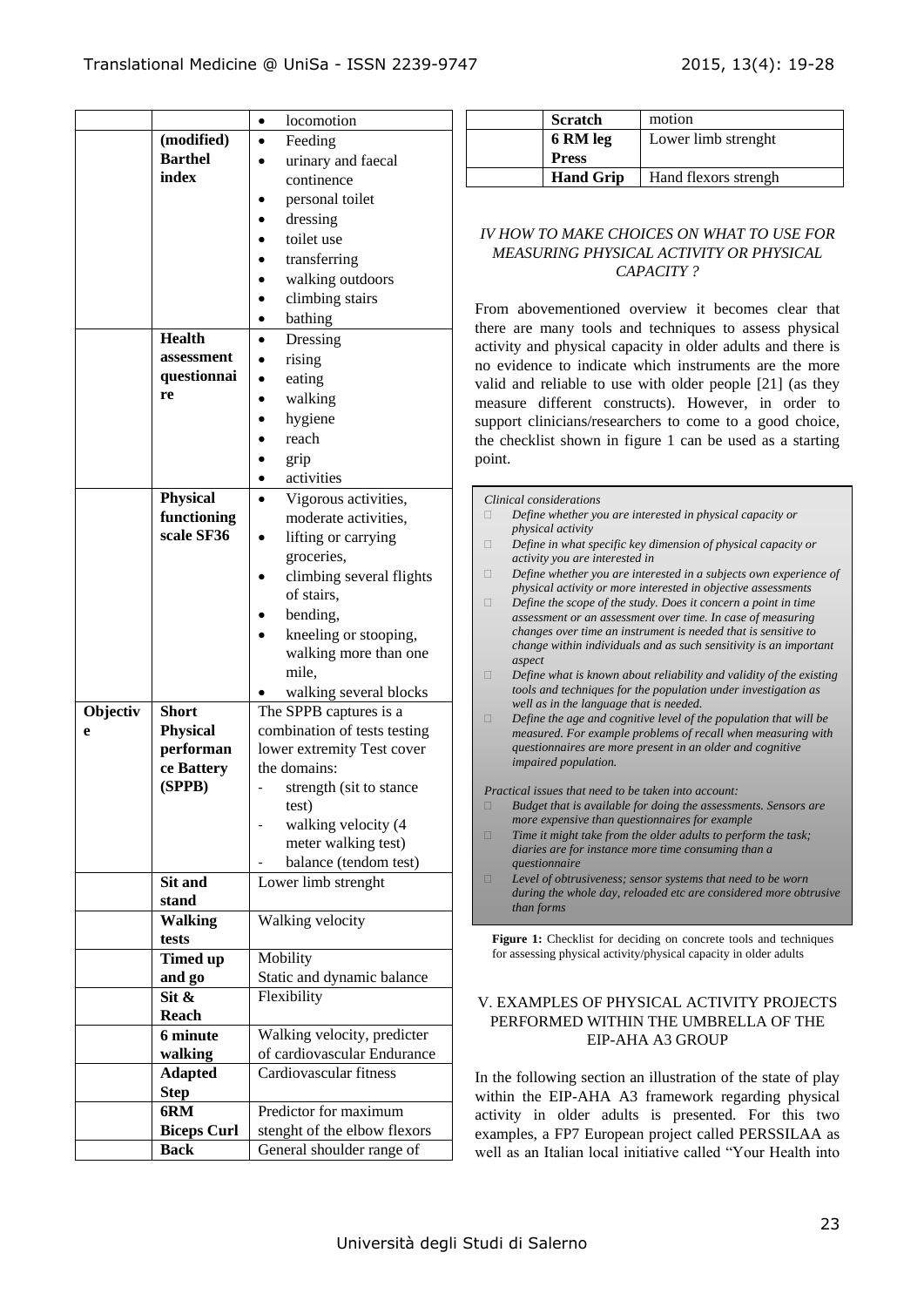Movement", are chosen. The PERSSILAA project was chosen as an example on how to select tools and techniques for assessing physical activity in older adults at a large scale across Europe. Also, with this example we aim to show the large variability in the scores on different physical capacity dimensions among older adults. Based on these aspects intervention strategies need to be adapted to the each individual, in order to understand this project "Your Health into Movement" has been selected.

### PERSSILAA

Bearing in mind the importance of preventing older adults from getting physically inactive and by this preventing them from becoming frail, the European project PERSSILAA (FP7-ICT-610359; www.PERSSILAA.eu) focused on the development of services for older adults to self-manage their physical activity behaviour. These services consisted of a self screening tool to be performed by each older adult every year and a self management training programme they can follow in case their physical capacity is declined. In order to be able to deploy this in a larger scale these services were offered to older adults through technology support. Screening was conducted with self screening subjective instruments validated questionnaires. Besides physical domains, frailty, cognition and nutrition were also measured, so the chosen instruments had to be short. For the physical domain the ten questions of the SF-36, focussing on the physical functioning, also known as the physical functioning scale (PFS) was selected [22]. Subjects were also asked to complete the Katz Index of Independence in Activities of Daily Living (KATZ-ADL)[23]. Based on the results of this screening older adult were classified as either physically fit or having some physical decline. Because the aim of PERSSILAA was to provide older adults with functional decline with a self management training program , all subjects that after screening were identified as having physical decline were invited to perform a second face-to-face screening during which four physical test were performed: the timed up and go [24], chair stand [25], chair sit and reach [26] and two-minute step [27]. Output of these tests; balance, strength, flexibility and endurance were used to select the right set of exercises for the self management training program, based on the OTAGO exercise program, which consisted of a 3 month home-based program that encompasses balance, strength and flexibility exercises, with increased difficulty along the program.

Since September 2014 this screening and training service has been implemented in the community of two regions, both reference sites of the EIP-AHA (region Campania, Italy and region Twente, the Netherlands) [28].

In Netherlands self screening was sent to 1234 older adults, a total of 643 (52%) completed and returned first screening, of these 68 did not give authorization for their data to be used for scientific publication purpose. Thus results are based on the outcomes of 575 subject with a mean age of  $69.5 \pm 5.3$  years, 53,7% of which were females. Results are presented in Table 3.

Table 3: Overview of the physical outcome of the first screening PERSSILAA service module region Twente, the Netherlands (mean and standard deviation (SD)).

|                      | Total         | Male          | Female        |  |
|----------------------|---------------|---------------|---------------|--|
|                      | group         | $(n=268)$     | $(n=307)$     |  |
|                      | $(n=575)$     |               |               |  |
| Physical             | 71,6<br>$\pm$ | 77,2<br>土     | 66,7<br>$\pm$ |  |
| functioning<br>scale | 28,6          | 27,7          | 28,4          |  |
| (PFS SF-36           |               |               |               |  |
| KATZ-ADL             | $0.3 \pm 0.7$ | $0.2 \pm 0.7$ | $0.3 \pm 0.0$ |  |
|                      |               |               |               |  |

Subject's physical functioning level was determined according to PFS scale norm-scores, those with scores over 60 were considered at a normal physical functioning level and those below as having functional decline. Although average results of the Netherlands group indicates that their physically fit, a total of 32% scored below the norm, In contrast and according to KATS norm scores, (normal level of physical functioning is determined by scores  $\leq$  2score and physical decline scores over 2) only 4 older adults (2 of each gender) had a physical decline. In this Study the PFS showed to be more sensitive in this study that KATS to measure the level of physical functioning of older, based on which current PERSSILAA screenings rounds has left KATZ questionnaire once it did not show added value to PFS.

Based on the outcomes of the first screening phase 101 pre-frail older adults were invited for the second screening face to face. A total of 78 (29 male and 49 female) accepted to participate and performed the 4 physical tests previously described in the Netherlands.

Using the same protocol also Campania region, Italy included 88 (13 male and 75 female) older adults participated in the second screening.

Results of both countries show that:

- $80.5\%$   $(82.8\% \text{ A } x 79.2\% \text{ C})$  of the Dutch and 83,3% (72,7%  $\circ$  & 85,5%  $\circ$ ) of the Italian sample, scored below norm in the timed up and go test showing a decrease in mobility and balance.
- 58,9% (70,4%  $\circled{3}$  & 52,2%  $\circled{2}$ ) of the Dutch and 32%  $(36,4\% \text{ } \mathcal{S} \& 31\% \text{ } \mathcal{Q})$  of the Italian sample scored below the norm in the sit and stand test showing a decrease in strength.
- 35,6% (30,8%  $\circled{3}$  & 38,3%  $\circled{2}$ ) of the Dutch and 79%  $(27.3\% \text{ } \overset{\circ}{\circ} \text{ } \& 89.1\% \text{ } \overset{\circ}{\circ} )$  of Italians, scored below the norm in the sit and reach test manifesting a decreased flexibility.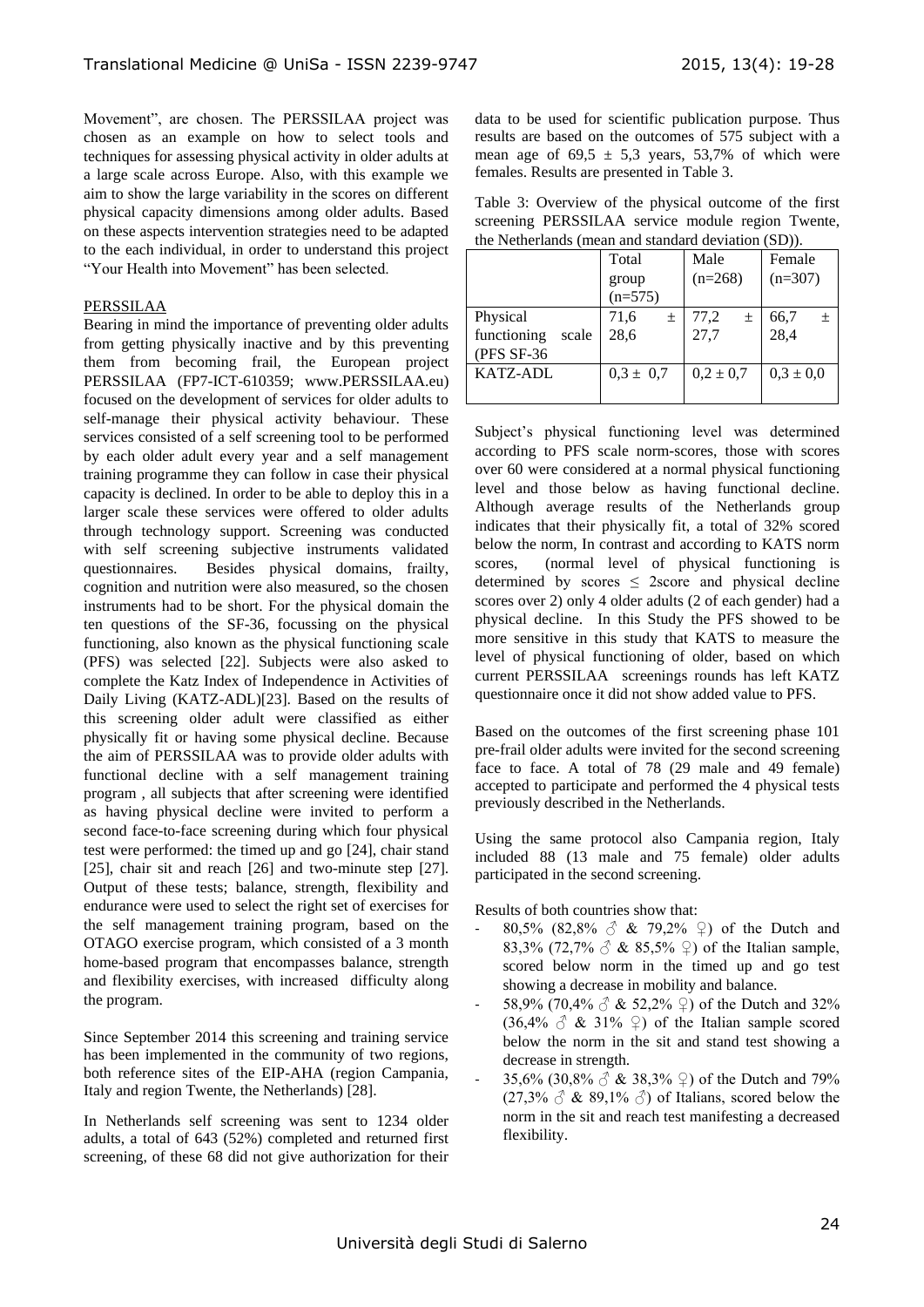15,7% (20%  $\circled{}$  & 13,3%  $\circled{}$ ) of the Dutch and 57,6%  $(45,5\% \stackrel{\frown}{\circ} \& 60\% \stackrel{\frown}{\circ})$  of the Italians scored below the norm in the two-minute step test showing a decreased in endurance.

In both countries older adults who reported a physical decline in screening showed to have  $1<sup>st</sup>$  and  $2<sup>nd</sup>$  in order mobility and balance problems, which is followed by a decrease in strength, flexibility and endurance in the Netherlands whereas in Italy the order was flexibility, endurance and strength. After the second screening the Netherlands sample was invited to participate in a cohort multiple Randomized Controlled Trail (cmRCT) to evaluate the ICT supported OTAGO program. Results of the first RCT with 15 pre-frail older adults in the intervention group showed positive results in terms of acceptance, adherence to the program as well as on quality of life and health status. The results of this evaluation are currently being published.

### Your Health into Movement

"*Your Health into Movement*" is a local project implemented by the Department of Neurological, Biomedical and Movement Sciences of the University of Verona, in cooperation with Verona Municipality. The project aims to put into effect the concrete link among ageing – physical activity – healthy ageing, through the implementation of a model of applied research (position stand ACSM, 2011[11]) consisting of a multidisciplinary staff integrating community services that offers individualized physical activity programs and training and educational scope for the group of people over 55, with and without chronic diseases (hypertension, heart disease, COPD, metabolic diseases, post stroke, Parkinson's disease). The project involves every year 400 people over 55, coming spontaneously or sent by medical doctor of the Hospitals of Verona, in case of specific diseases.

The program consists of a first interview for screening during which staff collects all personal information and medical documents, and a first evaluation with various objective test to assess physical capacity (6 min walking test, adapted Step Test, Sit & Reach, Back Scratch, 6 RM Leg Press, 6 RM Biceps Curl, 1 min Sit Up) and anthropometric measures (weight, height, BMI, waist and hip ratio (WHR)). In addition, the physical activity readiness questionnaire (PAR-Q) is completed. This is a self-screening tool, useful to determine the safety or possible risk of exercising for an individual based upon their answers to specific health history questions.

With the results of these tests a detailed insight is gained in the physical capacity of each individual in terms of strength, endurance and mobility, this detailed information is used to refer each individual older adult to the most tailored program. Table 4 explains the different activity programs that include cardiorespiratory exercise, resistance exercise, flexibility exercise and neuromotor exercise, organised in 3 days/week of training, from September to July. At the end of the 11-month-program each subject is assessed again using the same test as before and each subject receives an individual evaluation report comparing the tests performed at the beginning and at the end of the program. The aim of this reports is to inform people on performance, on the capacities trend, and increase one's awareness on personal health status after training. From September 2014 to July 2015, 400 old people were involved in specific training programs whereof the 20% was in a good health status and 80% with chronic diseases. General attendance over this period was about 70% of the prescribed sessions, even if a part of participants were very often in a non stable health condition.

| <b>Physical</b> | <b>Frequency</b> | <b>Intensity</b> | <b>Duration</b> ( <b>D</b> ) | <b>Adaptation for chronic disease</b>   | <b>Examples</b>    |
|-----------------|------------------|------------------|------------------------------|-----------------------------------------|--------------------|
| <b>Activity</b> | (F)              | (I)              |                              |                                         |                    |
| Endurance       | $3 \frac{d}{w}$  | 60-75%           | 20-30 min                    | People with beta-blockers, Intensity is | Walking,           |
| exercise        |                  | <b>HRR</b>       | (in bouts of at)             | measured by the Rating of Perceived     | jogging and        |
|                 |                  |                  | least 10 min                 | Exertion or Borg scale (scale 6-20).    | cycling            |
|                 |                  |                  | each)                        | $I: 12-14$ RPE                          |                    |
|                 |                  |                  |                              | Hypertension: I: 40-60% HRR, D: 40      |                    |
|                 |                  |                  |                              | min                                     |                    |
|                 |                  |                  |                              | Diabetes: I: 50-70% HRR, D: 40 min      |                    |
|                 |                  |                  |                              | Stroke: I: 50-80% HRR, D: 20-20-40      |                    |
|                 |                  |                  |                              | min                                     |                    |
|                 |                  |                  |                              | Osteoarthritis: I: 40-60% HRR           |                    |
| Resistance      | $3$ d/wk         | 60-70%           | 4-5 exercises                | Osteoarthritis: isometric exercises are | Traditional        |
| exercise        |                  | 1RM              | involving the                | included                                | isotonic           |
|                 |                  |                  | major muscle                 |                                         | exercise (Leg      |
|                 |                  |                  | groups, trained              |                                         | press, Chest       |
|                 |                  |                  | 3 sets of $8-12$             |                                         | Press, Lat         |
|                 |                  |                  | repetitions                  |                                         | Machine, $\dots$ ) |
|                 |                  |                  | each                         |                                         |                    |

## **Table 4: Summary of Physical Activity Interventions for older adults in the project "Your Health into Movement"**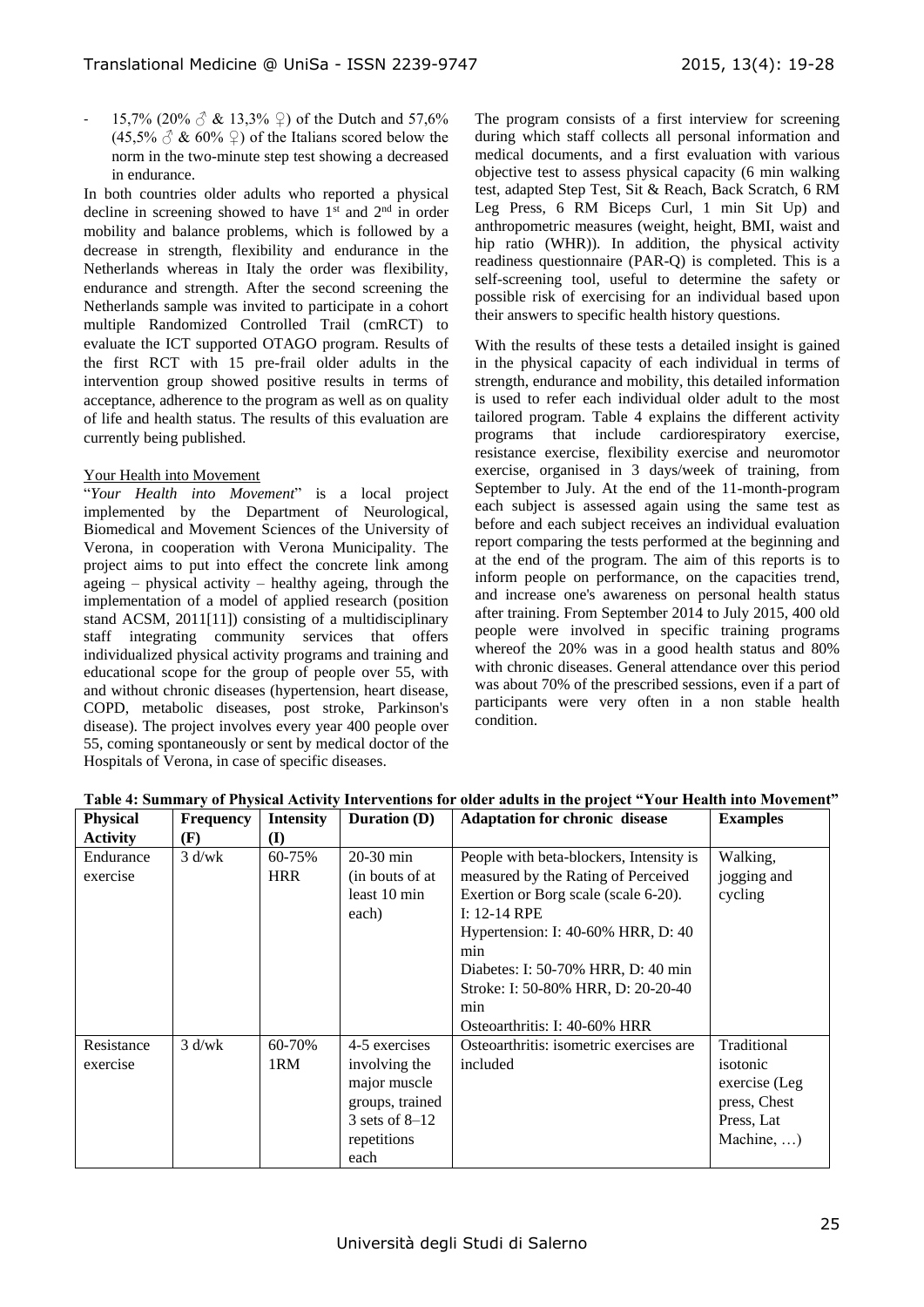| Flexibility | $3$ d/wk | Moderate     | 10 exercise     | Static stretch |
|-------------|----------|--------------|-----------------|----------------|
| exercise    |          | $(5-6)$      | involving the   | and exercise   |
|             |          | intensity    | major muscle    | performed in   |
|             |          | on a scale   | groups, $30 s$  | full R.O.M.    |
|             |          | of 0 to $10$ | each            |                |
| Balance     | $3$ d/wk | (N.A.)       | Al least 30 s   | balance board  |
| exercise    |          |              | for 6 different | exercises      |
|             |          |              | positions       |                |

### **Discussion**

Due to the fact that physical activity level is related to and therefore very important for healthy aging, physical activity is getting more and more attention as a way of improving aging, however physical activity in elderly is very diverse and scattered. The aim of this paper was to give clinicians, researchers, policy makers and other interested stakeholders some insight in how physical activity can be defined, parameterized and measured in older adults and also give some insights on how to deal with physical activity promotion among elderly citizens at a European level.

From this paper three important aspects should be highlighted:

1] When talking about physical activity two different aspects are often unfairly mixed up namely physical activity and physical capacity. These are two different aspects that complement each other but are both important to get insight in someone's physical functioning status.

Quite recently a third term aspect appeared to be important in this respect "sedentary behaviour" [29,30]. Sedentary behaviour refers to any waking activity characterized by an energy expenditure  $\leq 1.5$  metabolic equivalents and a sitting or reclining posture [31]. In general any time a person is sitting or lying down, they are engaging in sedentary behaviour. Common sedentary behaviours include TV viewing, video game playing, computer use (collective termed "screen time"), driving automobiles, and reading. Sedentary behaviour is called the new smoking as too much time spent sitting is an independent risk factor for obesity and metabolic health problems *separate and distinct from getting too little exercise*. As this insight is relatively new, none of the norms presented in these papers has explicit recommendations for the time someone is allowed to spend sedentary maximally. This should be added in our opinion.

2] Both physical activity and physical capacity can be expressed in different dimensions like time, frequency, type of activity with the consequence that there are many instruments and protocols available, all of which have advantages and disadvantages. There is no clear evidence to indicate which instruments are the more valid and reliable to use with older people as they measure different constructs which makes it impossible to come with

concrete recommendations on what to use. However we were able to define a set of 9 criteria that can support people to choose an appropriate instrument in their every day practice.

3] When putting into practice it appears, shown by the PERSSILAA case, that older adults score differently across the different physical functioning dimensions, that there are differences between individual older adults and probably also differences between groups of older adults from different countries. It appears that of a community dwelling population over the age of 65 around 32% experience limitation in physical functioning and in most of these cases (around 80%) there is at least a decline in mobility and balance. Giving this individual difference, strategies should also be adapted to the individual abilities. The "Your Health into Movement" case is one of the striking examples that indicates how exercise programs can be developed taking into account the individual variability.

Finally, looking a bit in how in future technologies will further emerge and may be more and more adopted by older adults. It is believed that technology will greatly enhance the field of physical activity promotion both in terms of assessment, as well as, for offering personalized intervention strategies [32,33]. Consider for example the possibility to unobtrusively monitor physical activity through environmental sensors, sensors integrated in mobile devices and/or on body sensors which provides detailed insight in individual profiles but also in small changes in some ones activity pattern (probably without being noticed by the individual themselves). Having access to this information will give researches the possibility to deliver individual interventions/coaching strategies to each subject or to whoever supports them in keeping physically active. Technology, can also be used to deliver complete exercise programs into home environments (home-based programs), and can be used to help monitor progression and further tailored when needed.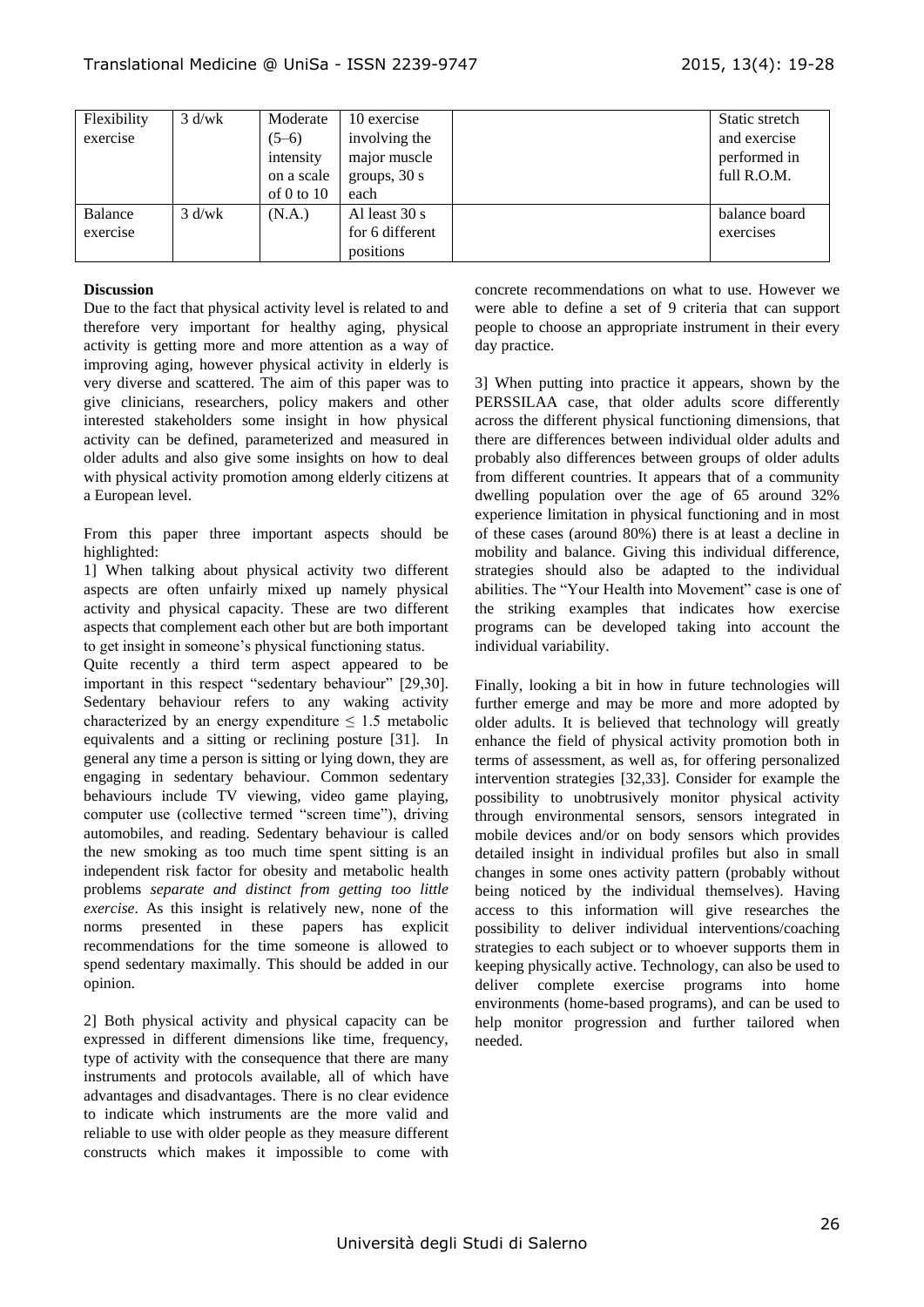#### **References**

- <span id="page-8-0"></span>[1] The Ageing Report 2015. European Economy 3,2015 European Commission.
- [2] Chodzko-Zajko W, Schwingel A, Hee Park C. Successful Aging: The Role of Physical Activity. American Journal of Lifestyle Medicine January/February 2009 3: 20-28, first published on October 28, 2008 doi:10.1177/1559827608325456
- [3] Tribess, S., Júnior, J. & Oliveira, R. (2012). Physical activity as a predictor of absence of frailty in the elderly. Elsevier Editora Ltda, 58(3), 341-347.
- [4] Howe, Tracey E., et al. "Exercise for improving balance in older people." The Cochrane Library (2007).
- [5] Liu, Chiung‐ju, and Nancy K. Latham. "Progressive resistance strength training for improving physical function in older adults." The Cochrane Library (2009).
- [6] Sun, Fei, Ian J. Norman, and Alison E. While. "Physical activity in older people: a systematic review." BMC public health 13.1 (2013): 449.
- [7] L. DiPietro, "Physical activity in aging: changes in patterns and their relationship to health and function.," J. Gerontol. A. Biol. Sci. Med. Sci., vol. 56 Spec No 2, no. Ii, pp. 13–22, 2001.
- [8] Forsén, Lisa, et al. "Self-administered physical activity questionnaires for the elderly." Sports Medicine 40.7 (2010): 601-623.
- [9] Caspersen CJ, Powell KF, Christenson GM. Physical activity, exercise and physical fitness: definitions and distinctions for health-related research. Public Health Rep 1985;100:126-31.
- [10]Garber CE, Blissmer B, Deschenes MR, et al. American College of Sports Medicine Position Stand. Quantity and quality of exercise for developing and maintaining cardiorespiratory, musculoskeletal, and neuromotor fitness in apparently healthy adults: Guidance for prescribing exercise. Medicine & Science in Sports & Exercise. July 2011 - Volume 43 - Issue 7 - pp 1334-1359
- [11]Global Recommendations on Physical Activity for Health. Geneva: World Health Organization; 2010. Available from: http://www.ncbi.nlm.nih.gov/books/NBK305057/
- [12]Kemper H, Ooijendijk W, Stiggelbout M: Consensus over de Nederlandse Norm voor Gezond Bewegen. [Consensus on the Dutch Norm for Healthy Physical Activity.]. Tijdschr Soc Gezondheids 2000, 78:180- 183.
- [13]Physical Activity Guidelines Advisory Committee. Physical Activity Guidelines Advisory Committee Report, 2008. Washington, DC: U.S. Department of Health and Human Services, 2008.
- [14] S. Department of Health and Human Services, Physical Activity Guidelines Advisory Committee. Physical Activity Guidelines Advisory Committee Report 2008. 2008: p. p.34.
- [15]K. Kowalski, R. Rhodes, P.-J. Naylor, H. Tuokko, and S. MacDonald, "Direct and indirect measurement

of physical activity in older adults: a systematic review of the literature.," Int. J. Behav. Nutr. Phys. Act., vol. 9, no. 1, p. 148, 2012.

- [16] Adamo KB, Prince SA, Tricoo AC, Connor-Gorber S, Tremblay M: A comparison of indirect versus direct measures for assessing physical activity in the pediatric population: A systematic review. Int J Pediatr Obes 2009, 4:2-27.
- [17]Dale D, Welk GJ, Matthews CE: Physical activity assessments for health-related research. Edited by Welk GJ
- [18]Prince SA, Adamo KB, Hamel ME, Hardt J, Gorber SC, Tremblay M: A comparison of direct versus selfreport measures for assessing physical activity in adults: a systematic review. Int J Behav Nutr Phys Act 2008, 5:56.
- [19]ilcox S, Ainsworth BE: Chapter 17. The measurement of physical activity. In The Handbook of Health Behavior Change. 3rd edition. Edited by Shumaker SA, Ockene JK, Riekert KA. New York, NY: Springer Publshing Company, LLC; 2009:327-346.
- [20]Murphy SL: Review of physical activity measurement using accelerometers in older adults: considerations for research design and conduct. Prev Med 2009, 48:108-114.
- [21]Garatachea, N., G. Torres Luque, and J. Gonzalez Gallego. "Physical activity and energy expenditure measurements using accelerometers in older adults." Nutr Hosp 25.2 (2010): 224-30.
- [22]AA Ware JE, Snow KK, Kosinski M, Gandek B. SF-36 Health Survey: Manual and Interpretation Guide. Boston, MA: The Health Institute, New England Medical Center; 1989.
- [23]Katz S, Ford AB, Moskowitz RW, Jackson BA, Jaffe MW. Studies of Illness in the Aged. The Index of Adl: A Standardized Measure of Biological and Psychosocial Function. JAMA. 1963;185:914-9.
- [24]Morris S, Morris ME, Iansek R. Reliability of measurements obtained with the Timed "Up & Go" test in people with Parkinson disease. Phys Ther. 2001;81(2):810-8.
- [25]Jones CJ, Rikli RE, Beam WC. A 30-s chair-stand test as a measure of lower body strength in community-residing older adults. Res Q Exerc Sport. 1999;70(2):113-9. doi:10.1080/02701367.1999.10608028.
- [26]Różańska-Kirschke AK, P., Wilk M, Dylewicz P. The Fullerton Fitness Test as an index of fitness in the elderly. Medical Rehabilitation. 2006;10(2):9-16.
- [27]Rikli RE, Jones CJ. Functional fitness normative scores for community-residing older adults, ages 60- 94. Journal of Aging and Physical Activity. 1999;7(2):162-81.
- [28] van Velsen, L., et al., A Community-Based, Technology-Supported Health Service for Detecting and Preventing Frailty among Older Adults: A Participatory Design Development Process. Journal of Aging Research.